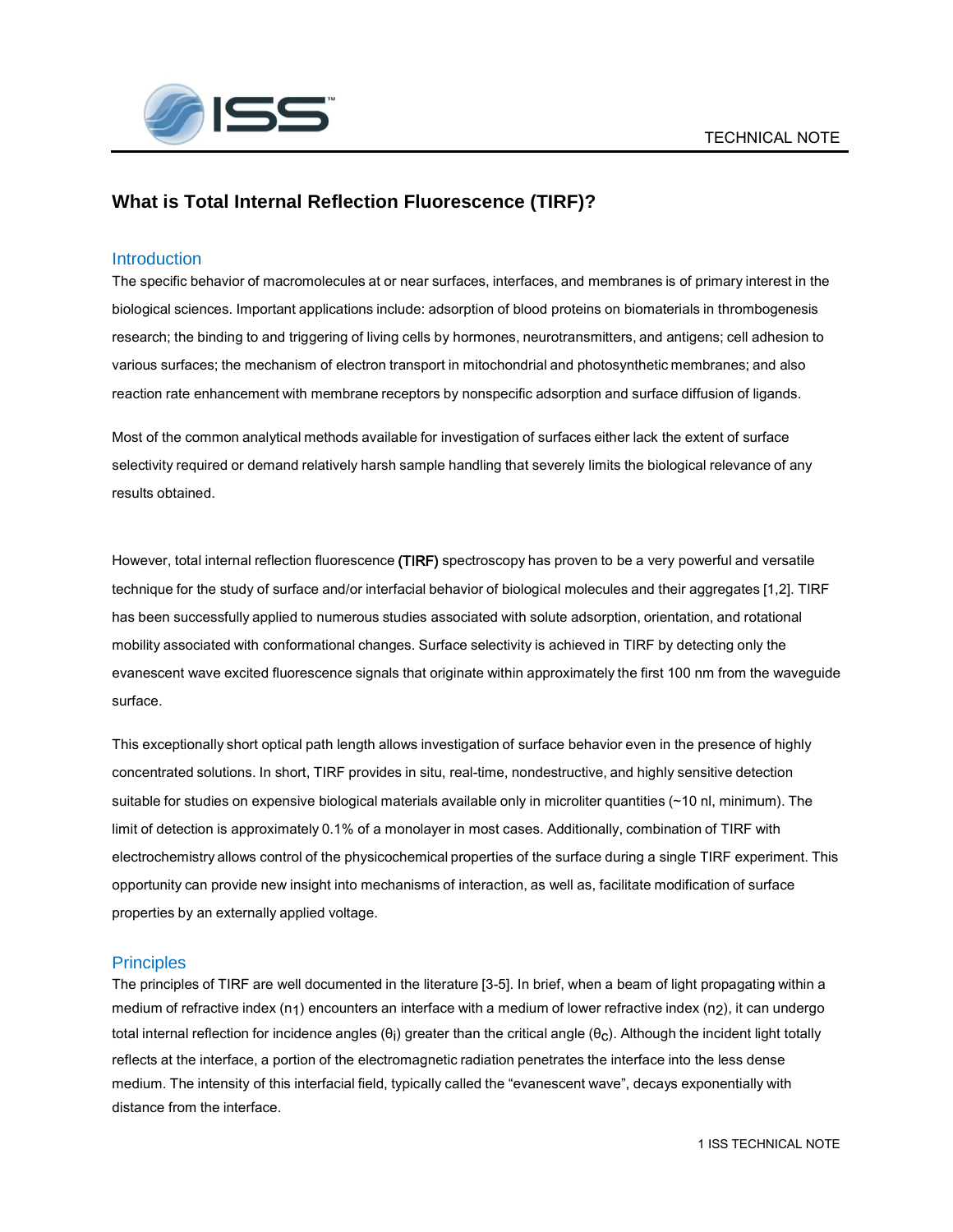$$
\theta = \sin^{-1} \frac{n_2}{n_1} \tag{1}
$$

The penetration depth  $(d<sub>D</sub>)$  of the evanescent wave in the less dense medium is a function of incidence angle, refractive index ratio, and incident light wavelength, λi , (Eq. 2). The evanescent wave is primarily responsible for the electronic excitation of the fluorophore present in the lower refractive index medium. The penetration depth (path length) of the evanescent wave can be conveniently altered by changing the incidence angles. The extremely short path length of the evanescent wave (on the order of the wavelength of light) excites a very small sample volume and thereby minimizes primary absorption effects. Also depending on the optical geometry, the emitted fluorescence does not pass through the bulk of solution but rather through the waveguide, thus largely avoiding any secondary absorption effects.

#### **Instrumentation**

The design of the ISS TIRF Flow Cell accessory makes the normally difficult TIRF experiment a routine measurement. The ISS TIRF Flow Cell (Figure 1) was designed as an interchangeable sample compartment for ISS Spectrofluorometers, which enables fast switching of accessories. The flow cell comes with an easily assembled flow system to study kinetics of various surface interactions. This design provides high reproducibility of TIRF measurements by ensuring he exact positioning of optical elements against the excitation beam and emission axis. The ISS TIRF cell also differs from similar TIRF cuvettes by simple and fast assembly of the sandwich cell. The transparent gasket that forms the flow chamber (app. 20ml) and transparent back plate facilitate easy visualization of the surface and allows acquisition of microscopic pictures via a long-focus objective.



Figure 1. ISS TIRF Cell Accessory. The accessory fits all of the spectrofluorometers made by ISS. It is available for other selected instruments.

The standard cell comes equipped with a UV-quartz prism and optically coupled cover slide. The cover slide provides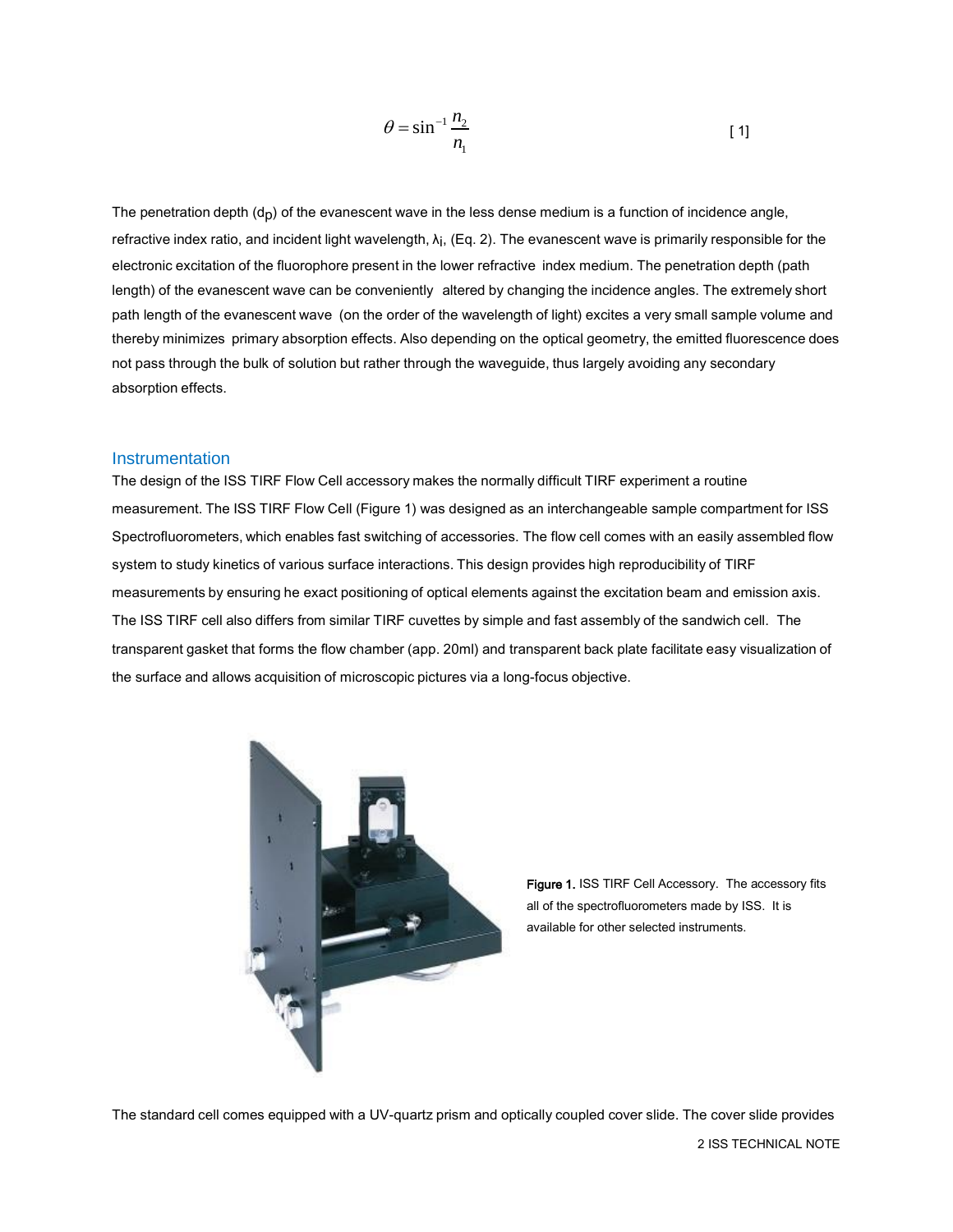an easily interchangeable working surface and minimizes wear on the TIRF prism. Cover slides with hydrophilic, hydrophobic, electroconductive thin films, or specific soluble protein docking films may be supplied as options. Additional options include three-electrode electrochemical control by application of an external voltage and temperature control by way of a thermostated block and water bath. The ISS TIRF cell is also available for use with most of the commercially available research-grade spectrofluorometers currently on the market.

# Applications

The principle applications of TIRF spectroscopy are:

- Protein absorption: kinetics and isotherms, effect of solvents, competitive adsorption, conformational changes, effects of detergents, surface mobility
- Immunoassay systems: antibody-antigen interactions, biosensor development
- Electron transport in mitochondrial and photosynthetic membranes
- Cell adhesion to surfaces



Figure 2. Fluorescence intensity changes caused by IgG-FITC conjugate adsorption onto hydrophilic silica from 0.3 mg/ml solution in pH 7.4 phosphate buffer. PBS arrow indicates switching to pure buffer.

The absorption kinetics of a fluorescently labeled immunoglobulin (IgG-FITC) on a hydrophilic silica surface are illustrated in Figure 2. About 70% of IgG is irreversibly adsorbed kinetically and does not desorb back into the flow of pure buffer solution. IgG molecules undergo structural changes after absorption that result in fluorescent lifetime changes of the covalently attached fluorescent label, pyrene sulfonyl chloride (not shown). The intensity increase observed within the first minutes of adsorption can be interpreted as the result of a flattening of the IgG molecules after attachment to the surface [6].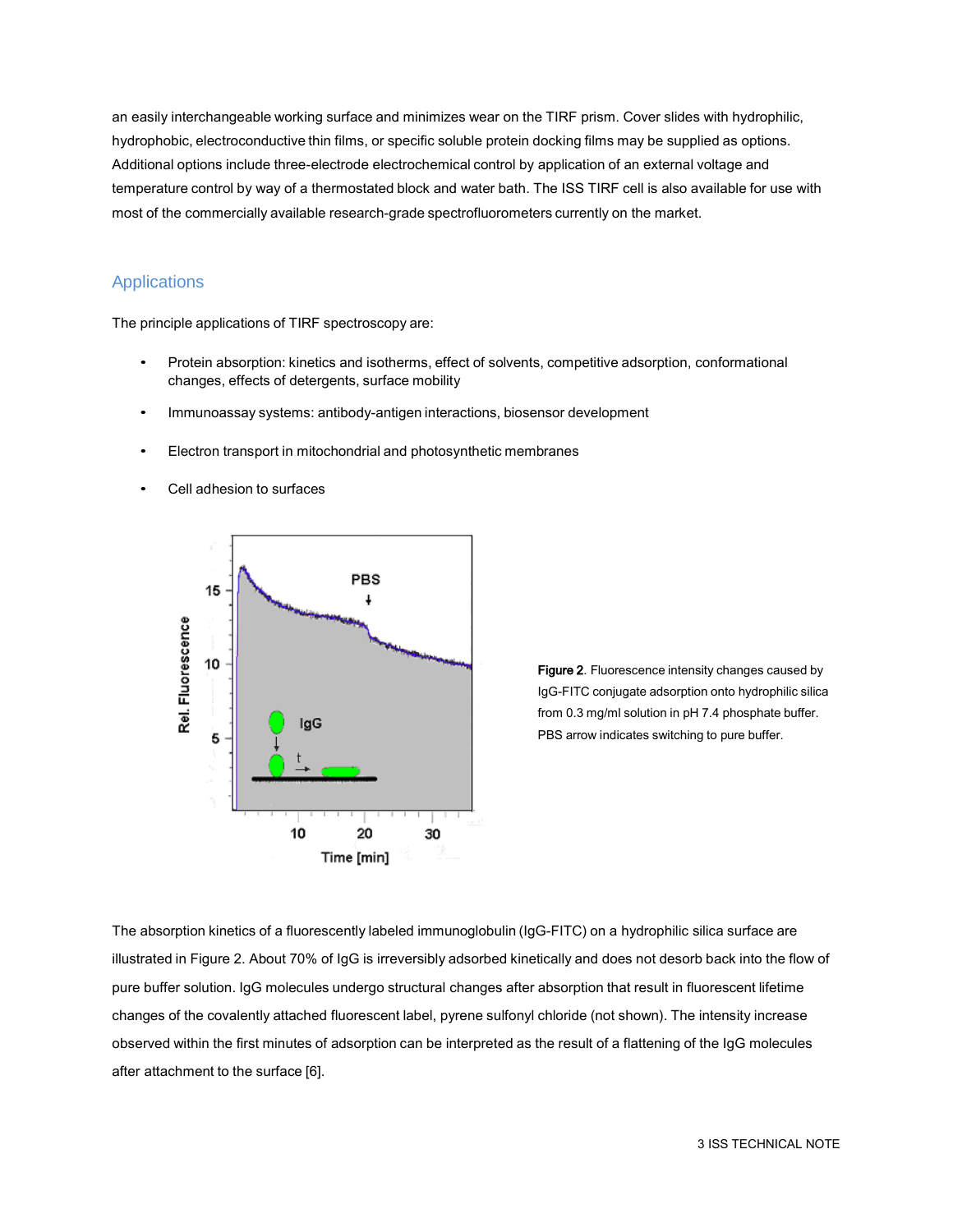An example of multilayer protein absorption is illustrated in Figure 3. Bovine serum albumin (BSA) forms a monolayer when adsorbed from a 50 mM phosphate buffer (pH 6.2 - lower curve) onto a hydrophobic siliconized surface. Ammonium sulphate modifies the protein-protein interactions and enables adsorption of multiple layers.



Figure 3. Plot of relative fluorescence intensity increases upon adsorption of a monolayer of bovine serum albumin-FITC (BSA-FITC) conjugate from 0.1 mg/mL solution in phosphate buffer pH 6.2 (lower curve) and multilayer BSA-FITC adsorption in presence of ammonium sulfate (60% v/v saturated solution).

Measurement of the excited state lifetime, rotational correlation time, fluorescence polarization, and quenching experiments can often provide important information about the molecular dynamics, and more specifically about protein conformation in the adsorbed state. The ISS K2 Spectrofluorometer equipped with the TIRF flow cell accessory is capable of selectively obtaining this important information from a surface under study.



Figure 4. Fluorescence lifetime data obtained with ISS K2 and a TIRF cell. The fluorescence lifetime of FITC-labelled lysozyme adsorbed onto a quartz surface was measured. The single exponential decay of FITC changes into a bi-exponential decay. Two distinct lifetime were found for the adsorbed lysozyme: τ1 =4.1 and  $T2 = 0.44$  nsec,  $f_1 = 0.7$ .